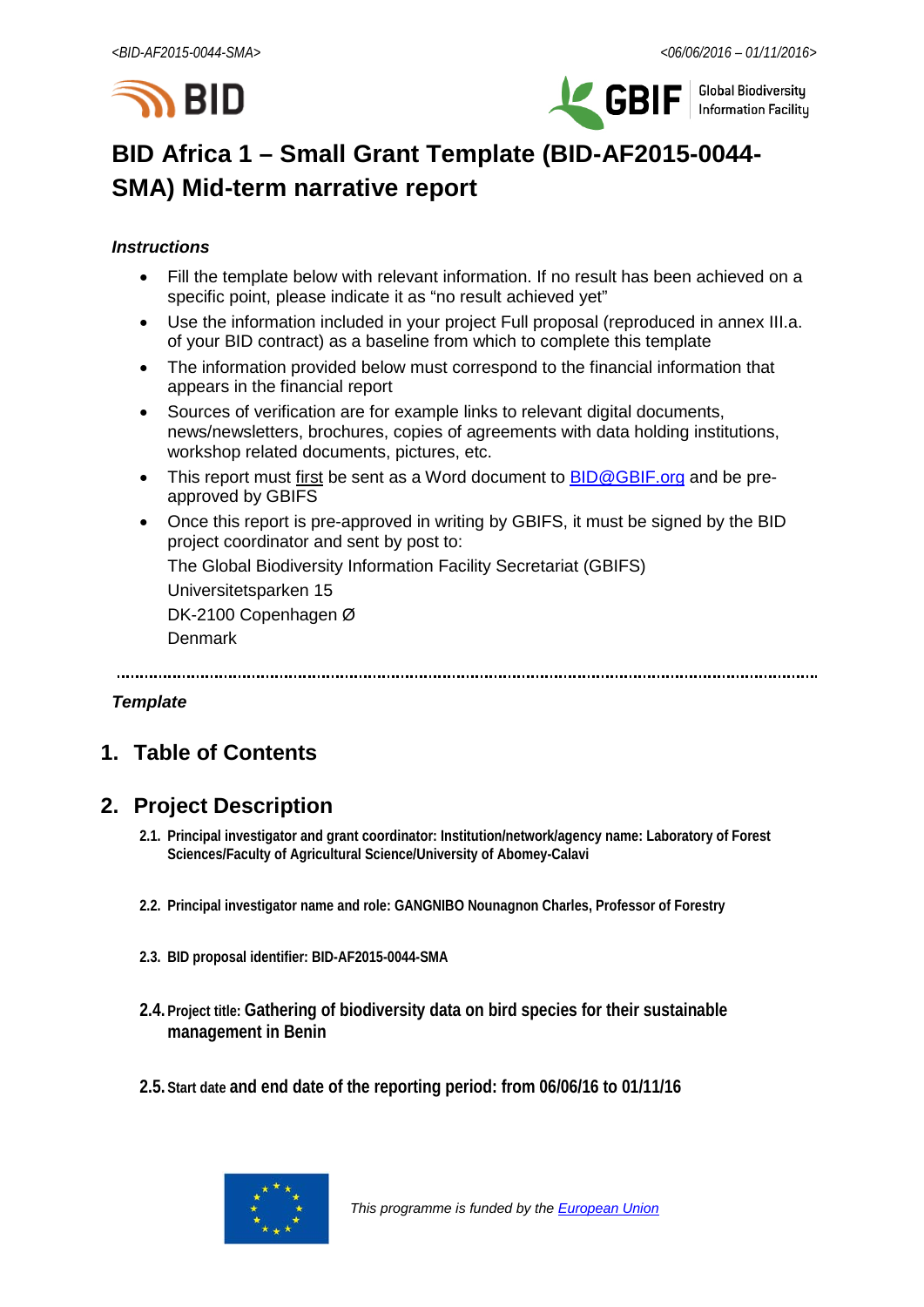



**2.6. Country(ies) in which the activities take place: Benin**

## **3. Overview of results**

#### **3.1. Executive summary**

*Give a short summary of the activities implemented and the outcomes of the project for the reporting period (no more than ½ page).*

In the framework of the BID individual project registered as BID-AF2015-0044-SMA, some main activities have been implemented. The literature review started since July 2016 and still in progress. A short meeting with colleagues was organised to introduce our project. The project team has also participated to the workshop for BID projects planning as well as the workshop on biodiversity mobilization. So far, informal exchanges have been hold with partners and data users. We have also registered for the online BID workshop on data mobilization and another project team member has attended the onsite workshop on the same topic hold in Kigali.

To date our project is well known not only by the community of the Faculty of Agricultural Sciences but also by partners and other targeted persons. We have also showed the importance of bird species and their publishing. A dataset of 920 occurrences has been digitized, cleaned and submitted to the BID Node Manager of Benin for publishing. Also, a checklist of birds found in Benin is under elaboration. We share knowledge obtained through the online and onsite BID workshops with our partners and others during meetings and workshops.

| Expected milestones/activities                                                                                                                                     | Completed<br>?<br>Yes/No | <b>Explanatory notes</b>                                                                                                                                               | Sources of verification                                          |  |  |  |  |  |
|--------------------------------------------------------------------------------------------------------------------------------------------------------------------|--------------------------|------------------------------------------------------------------------------------------------------------------------------------------------------------------------|------------------------------------------------------------------|--|--|--|--|--|
| Completed capacity self-<br>assessment questionnaire for<br>data holding institutions<br>(http://www.qbif.org/resource/827<br>85)                                  | Yes                      | We have filled in the<br>capacity self-assessment<br>questionnaire and sent it to<br>GBIF via the email address<br>Bid@gbif.org                                        | Completed capacity self-<br>assessment questionnaire<br>attached |  |  |  |  |  |
| The instituton that will publish<br>your data is registered with<br>GBIF.org<br>For registered data publishers<br>see:<br>http://www.qbif.org/publisher/sear<br>ch | Yes                      | We always submit our data<br>to the GBIF Node Manager<br>in Benin for publishing.                                                                                      | <b>GBIF-Benin</b><br>http://www.gbif.org/country/BJ/<br>summary  |  |  |  |  |  |
| The data users identified in the<br>full proposal have documented<br>their intended use of the<br>mobilized data and provided early<br>feedback                    | No                       | Some data users (FSA,<br>CERF, Eco-Bénin) have<br>provided feedback but not all<br>of them. No data user has<br>documented their intended<br>use of the mobilized data | Project Team                                                     |  |  |  |  |  |

### **3.2. Progress against expected milestones:**

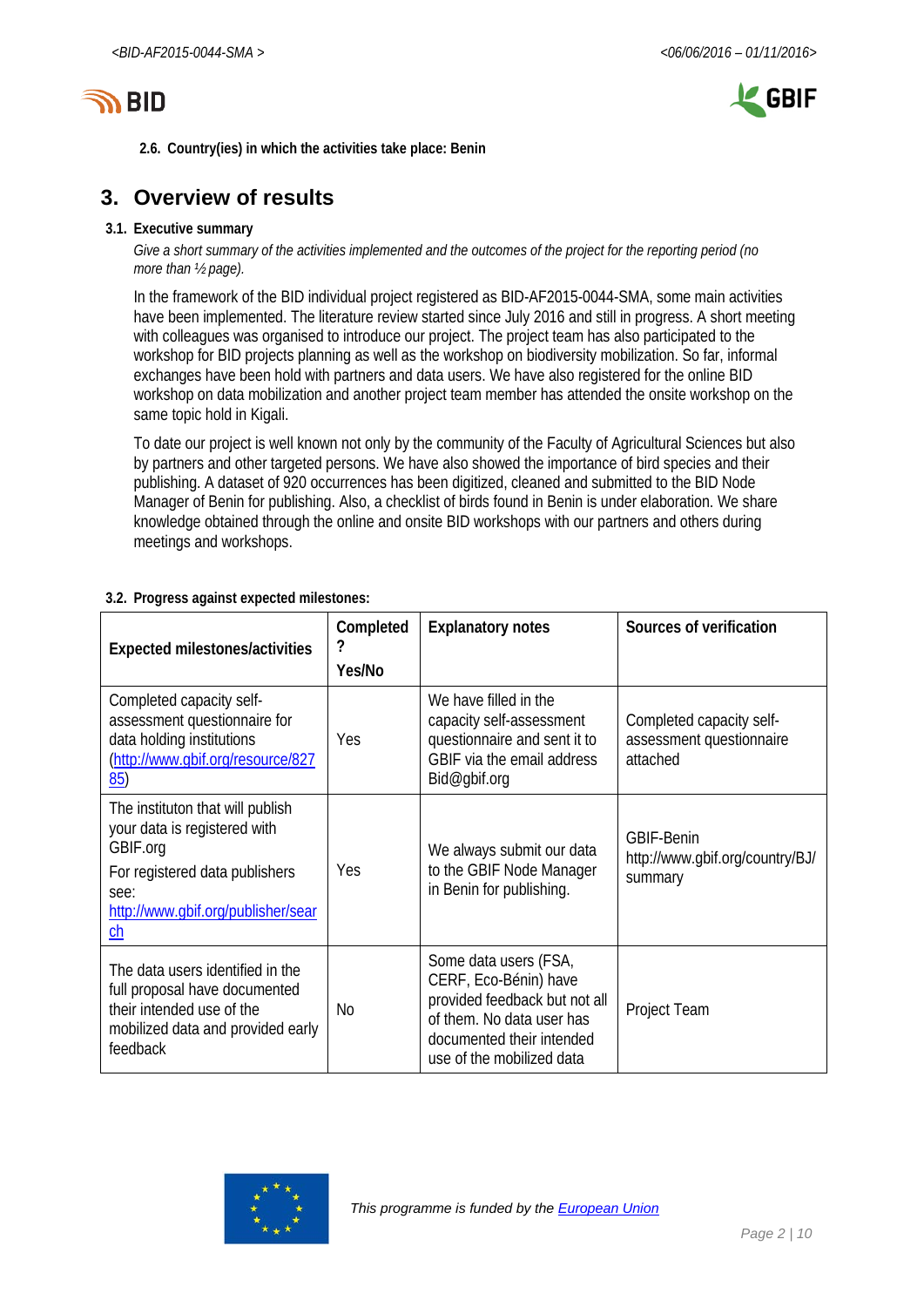



#### **3.3. Datasets published on GBIF.org**

*If the dataset is not yet published, please indicate the name of the institution that is expected to host the data when published in the column "DOI or URL/Planned hosting institution". Add as many rows as needed.*

| Dataset title                                                                                | Publishing<br>institution                                                         | <b>DOI or URL/Planned</b><br>hosting institution | Date/expected<br>date of<br>publication | Explanatory<br>notes                                                                                                                                                                                                 |
|----------------------------------------------------------------------------------------------|-----------------------------------------------------------------------------------|--------------------------------------------------|-----------------------------------------|----------------------------------------------------------------------------------------------------------------------------------------------------------------------------------------------------------------------|
| Annotated list of observed<br>birds in W and Pendjari<br>Reserves in Benin,<br>february 2010 | Laboratory of<br>Forest<br>Sciences/Faculty<br>of Agricultural<br><b>Sciences</b> | <b>GBIF-Benin</b>                                | 11/15/2016                              | It is a list of 920<br>georeferenced<br>occurrences of<br>birds observed<br>around ponds,<br>waterfalls, rivers<br>and other areas<br>inside W and<br>Pendjari<br>Reserves in<br>Benin from 3 to<br>17 february 2010 |

#### **3.4. Examples of use of biodiversity data available through GBIF**

*Use the table to document use or planned use of data available through GBIF as part of your project. Please provide the DOI for datasets published on GBIF or data downloaded from GBIF in the "Dataset" column. Briefly describe how the data have been used or are planned to be used in the "Data use" column (ca. 50 words). Provide the date or approximate time frame in months for the use or planned use in the "Date/time frame" column. Please provide links to any documents or webpages documenting the use in the "Sources of verification" column. Add as many rows as needed.*

| <b>Dataset</b>                                                                       | Data<br>user             | Data use                                                                                                        | Date/time<br>frame | Sources of verification                                                              | <b>Notes</b>                                                                                                                                                                                                                                                                                                                            |
|--------------------------------------------------------------------------------------|--------------------------|-----------------------------------------------------------------------------------------------------------------|--------------------|--------------------------------------------------------------------------------------|-----------------------------------------------------------------------------------------------------------------------------------------------------------------------------------------------------------------------------------------------------------------------------------------------------------------------------------------|
| Data from<br>this project<br>and data to<br>be<br>downloaded<br>from GBIF<br>website | <b>LSF</b><br><b>FSA</b> | Drawing of<br>a<br>distribution<br>map and<br>ecological<br>niches for<br>two<br>threatened<br>bird<br>species. | April,<br>2017     | Published datasets<br>Draft of a manuscript<br>Proof of the manuscript<br>submission | The two threatened bird species<br>will be chosen after the publishing<br>of the maximum of datasets in<br>order to gather maximum<br>information on them.<br>Based on this map, suggestions<br>will be made to CERF and<br>CENAGREF (Decision-makers) in<br>order to review conservation<br>policies for bird areas best<br>protection |

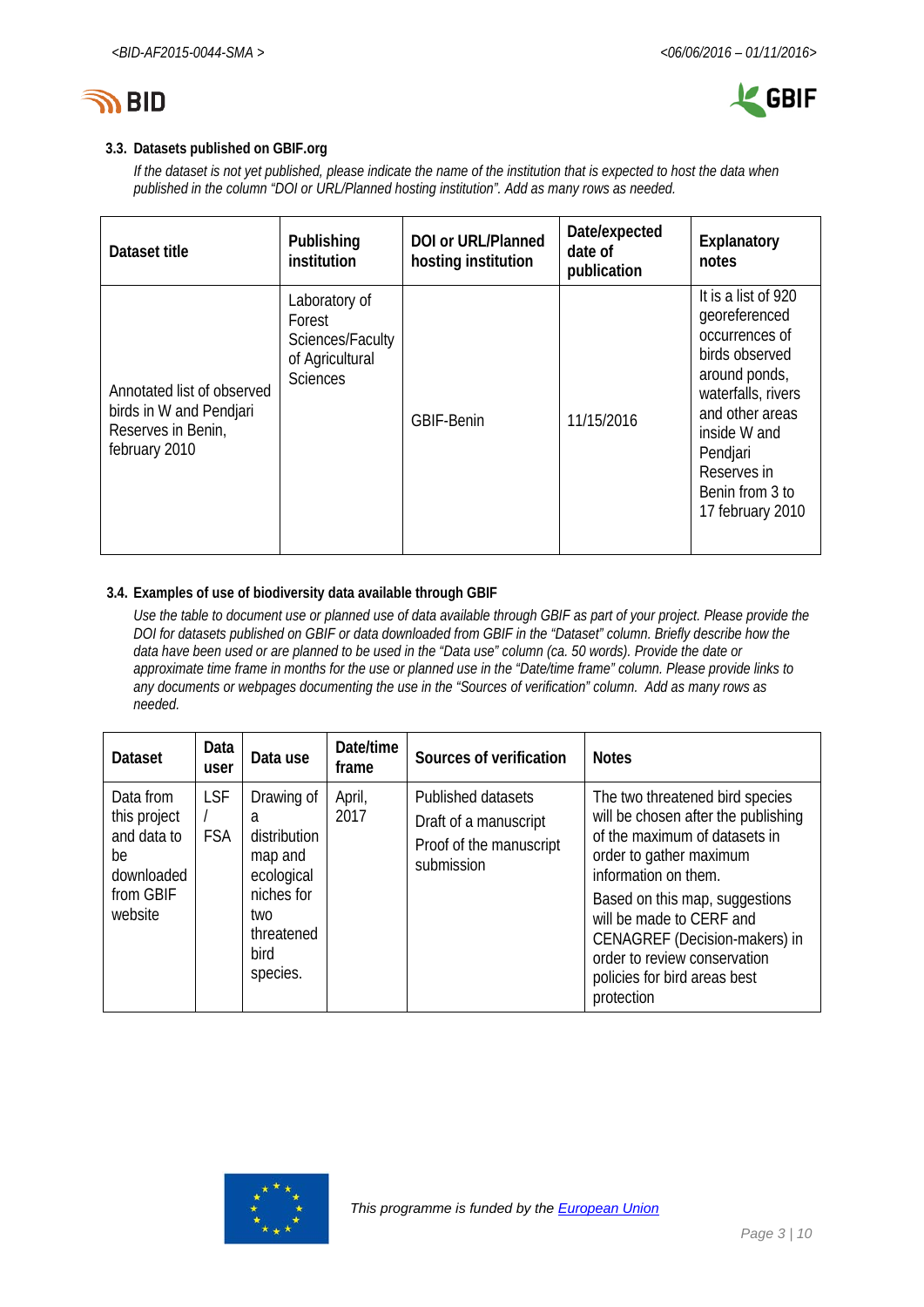



#### **3.5. Events organized as part of the project**

*List all the events that have been organized as part of your project. Please provide links to any documents or webpages documenting the use in the "Sources of verification" column. Add as many rows as needed.*

| <b>Full title</b>                                                                                              | Organizing<br>institution | <b>Dates</b>          | Number of<br>participants | Sources of<br>verification                                                                                                |
|----------------------------------------------------------------------------------------------------------------|---------------------------|-----------------------|---------------------------|---------------------------------------------------------------------------------------------------------------------------|
| Meeting to inform<br>colleagues of the High<br>School of Agricultural<br>Science of Sékou<br>about our project | LSF/FSA                   | 08/31/2016            | 54                        | Attached pictures<br>(folder 3.5 Events<br>organized as part of<br>the project of the<br>project)                         |
| <b>Capacity Enhancement</b><br>workshop on the<br>mobilization of<br>biodiversity data                         | LSF/FSA                   | 12-13 october<br>2016 | 40                        | Attached pictures<br>(folder 3.5 Events<br>organized as part of<br>the project of the<br>project)<br>Powerpoint<br>Report |

# **4. Implementation of BID project activities**

*Refer to section 2.2 "Deliverables, activities and reporting criteria" in your BID full proposal. Provide updates on each of the activities using the reporting criteria and other sources of verification as appropriate. Sources of verification are for example links to relevant digital document, news, newsletter, brochures, copies of agreements with data holding institutions, workshop related documents, pictures, etc.*

## **4.1. Goal 1: Increase available biodiversity data, within and beyond the grant period**

*Activity 1 name:*

Review of literature on conservation project worldwide*.*

**Description of any implementation during the reporting period**

"no result achieved yet". The review has started and is under progress. Evidences of GBIF data in this conservation planning, and in management of birds and their areas are being summarized.

**Sources of verification**

#### *Activity 2 name:*

Meeting/training session on Biodiversity data mobilization

**Description of any implementation during the reporting period**

In the framework of the implementation of BID Regional and National Projects implemented at the Faculty of Agricultural Sciences, a workshop was hold on the biodiversity data mobilization. We participated to this workshop and gave an presentation giving details about our project. We also shared the knowledge gained through BID online and onsite workshop on data mobilizattion, Although this activity is not organized in the framework of our project, it was an opportunity to present the project to the partners who were also invited. Therefore we decided to not hold another meeting of information because all of our target partners attended this workshop. We thanked GBIF Benin to have given us enough time to share

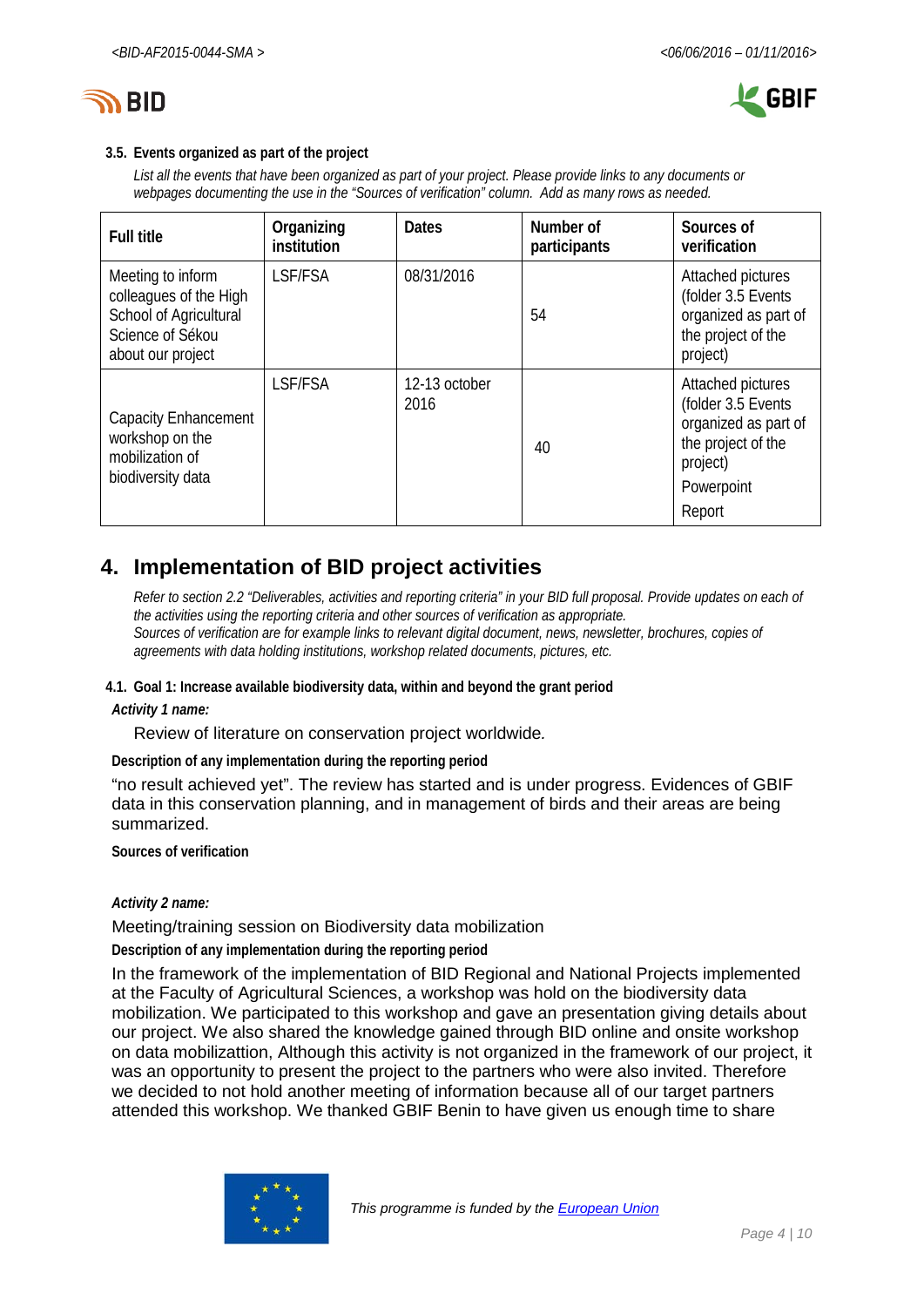# **SY BID**



information with the participants. The planned resources will be reallocated to increase the quantity of occurrences that will be published.

It is also important to notice that before this workshop we have organized a short meeting with colleagues of the High School of Agricultural Sciences of Sékou, to inform them about our project and to make them sensitive to biodiversity data mobilization. This activity was not planned in our full proposal but has been implemented because of three reasons:

1- The teaching fields of most of the professors in the school are related to natural ressources management.

2- The location of the school is very far from the center of Abomey-Calavi. So, inviting them to an activity at Abomey-Calavi will require additionnal financial support to cover travelling that is not planned in the project.

3- This activity has no financial incidence on the project budget because room and required equipement have been provided by the school.

This short meeting has been hold to inform the colleagues about the project and to make them sensitive to biodiversity data mobilization.

**Sources of verification**

Attached pictures (folder named Section 4-activity 2)

Attached report

*Activity 3 name:*

Training session on data digitization, cleaning and publishing

**Description of any implementation during the reporting period**

This activity was achieved during the workshops organized by GBIF Benin (from 26 to 28 April 2016) and also the one organized in the framework of Regional and National BID projects implementation (from 12 to 13 october 2016).

"no result achieved yet". However, time will be consecrated to present again useful aspects on data mobilization and publishing, before focus on data use. Planned to be hold in the first quarter of 2017.

**Sources of verification** Planning

*Activity 4 name:*

Review of published works on birds species

**Description of any implementation during the reporting period**

The review is still in progress. So far, libraries of the Faculty of Agricultural Science, Polytechnic School of Abomey-Calavi, Benin's Administration of Forest Management and wildlife, Department of Forest and Natural Resources have been visited. During these visits, papers and reports have been explored. Face to face contacts have taken place with some targeted specialists. Internet has also been used for search of information on bird species.

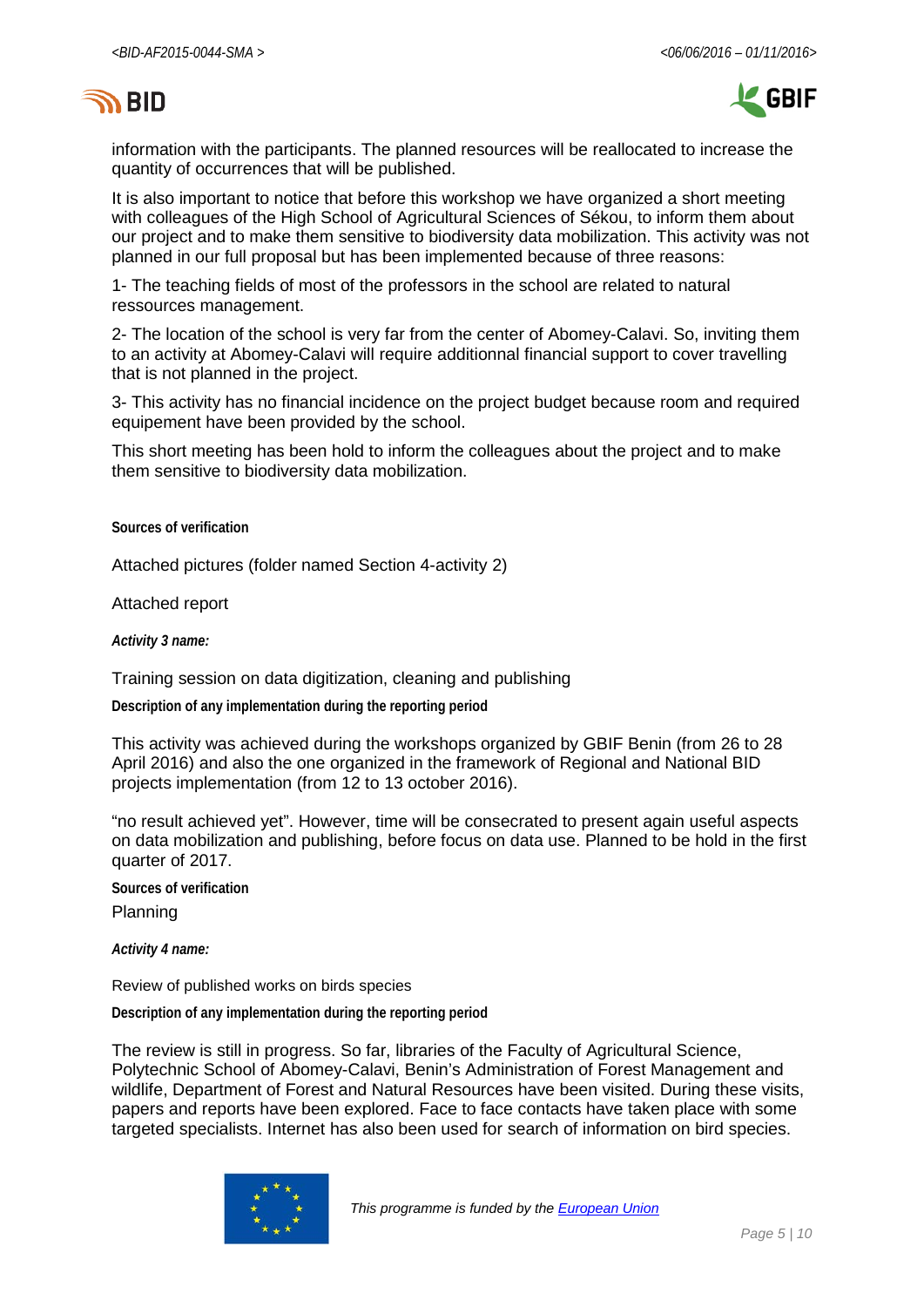# **SID**



The review of papers and reports mobilised during the visits of librairies and the search has started. The establishment of a checklist of bird species found in Benin is undergoing. This cheklist will be finilized about three months.

**Sources of verification**

*Activity 5 name:*

Occurrences digitizing and publishing.

**Description of any implementation during the reporting period**

A dataset of 920 occurrences have been digitized and published on GBIF portal.

Another one is under digitizing.

**Sources of verification**

<http://www.gbif.org/dataset/025769ee-df28-40de-bead-69fe1259bbad>

*[Add as many activities as given in your full proposal under "Deliverables, activities and reporting criteria" for goal 1]*

**4.2. Goal 2: Apply biodiversity data in response to conservation priorities**

*Activity 1 name:*

Training session on the use of biodiversity data to drive key policies

**Description of any implementation during the reporting period**

"no result achieved yet". It will take place by the first quater of 2017.

**Sources of verification**

*Activity 2 name:*

Definition of strategies for birds conservation in Benin

**Description of any implementation during the reporting period**

"no result achieved yet". Expected after the training session on the use of biodiversity data to drive key policies.

**Sources of verification**

*Activity 3 name:*

Identification of important birds areas in Benin

**Description of any implementation during the reporting period**

"no result achieved yet". At the same period as the drawing of distribution and ecological niches map.

*[Add as many activities as given in your full proposal under "Deliverables, activities and reporting criteria" for goal 2]*

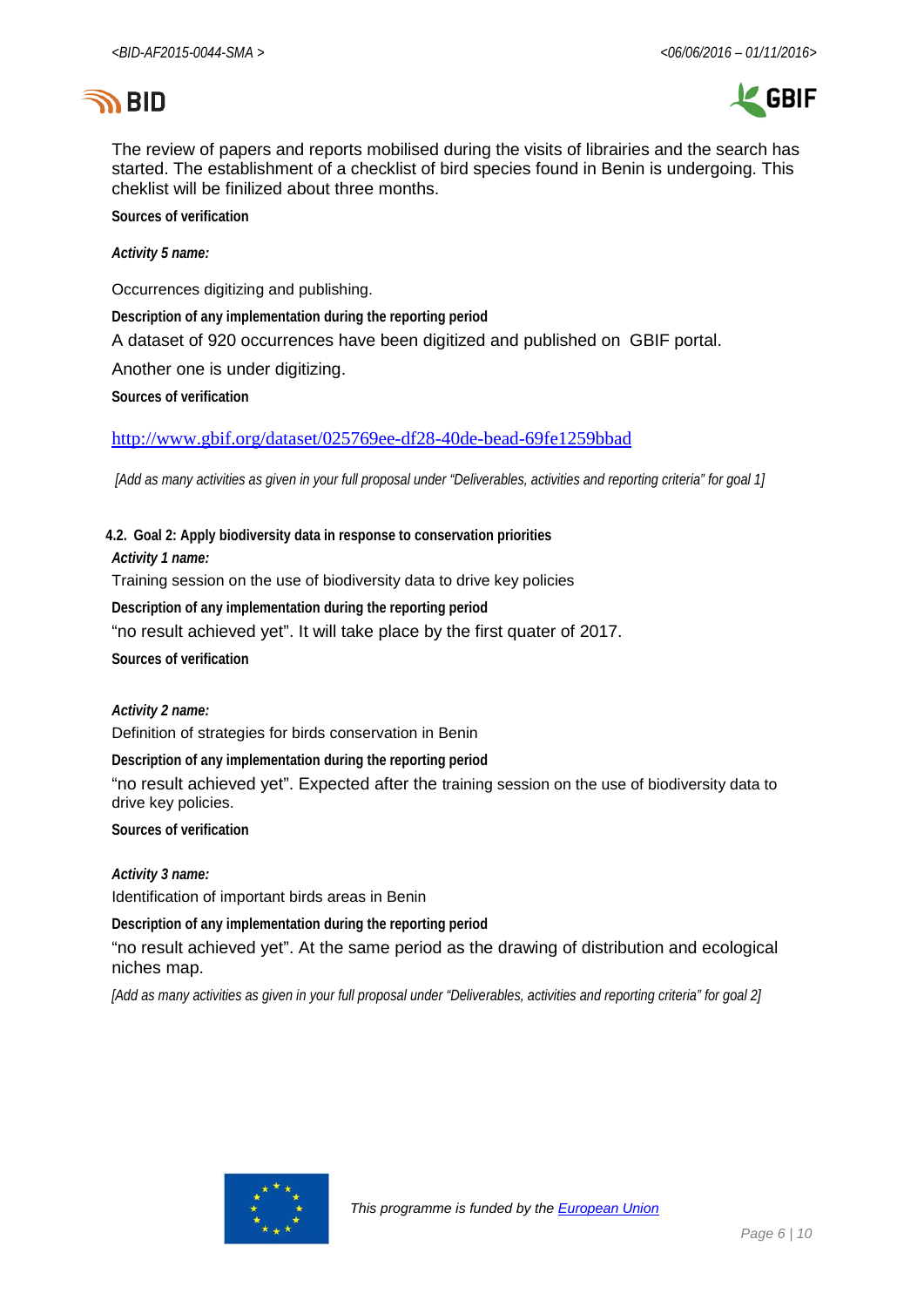



## **5. Updated calendar for the BID project implementation and evaluation period**

*The calendar should be completed in the same way as in the Full Project Proposal, but should include any expected changes. Provide reasons for any expected changes in section 5.1 'Explanatory Notes'.*

| Implementation period (maximum 14 months, starting 1 June 2016 at the earliest) |              |                |              |                |                |                |                |              |   |         |          |        |  |  |                                                  |  |  |  |              |
|---------------------------------------------------------------------------------|--------------|----------------|--------------|----------------|----------------|----------------|----------------|--------------|---|---------|----------|--------|--|--|--------------------------------------------------|--|--|--|--------------|
| Implementation period start date and end date<br>(06/06/16 to 05/05/17)         |              |                |              |                |                |                |                |              |   |         |          |        |  |  |                                                  |  |  |  |              |
| <b>Activity</b>                                                                 | $\mathbf{1}$ | $\overline{2}$ | $\mathbf{3}$ | $\overline{4}$ | 5 <sup>5</sup> | 6 <sup>1</sup> | $\overline{7}$ |              |   |         |          |        |  |  | 8 9 10 11 12 13 14 15 16 17 18 19 20 21 22 23 24 |  |  |  | <b>Notes</b> |
| Review of literature on conservation project worldwide                          |              | X              | X            |                | $X$ $X$        | X              | X              | $\mathsf{X}$ |   |         |          |        |  |  |                                                  |  |  |  |              |
| Meeting / training sessions                                                     |              |                | X            |                | $X \mid$       | $\chi$         |                |              | X | $\chi$  | $\times$ |        |  |  |                                                  |  |  |  |              |
| Review of published works on birds species                                      |              | X              | $X \mid$     | X              | $\times$       | X              | X              | X            |   |         |          |        |  |  |                                                  |  |  |  |              |
| Occurrences digitizing and publishing                                           |              |                |              | X              | $\times$       | X              | X              | X            | X | $\sf X$ | X        | $\chi$ |  |  |                                                  |  |  |  |              |
| Mid-term evaluation & reporting                                                 |              |                |              |                |                |                | X              | $\chi$       |   |         |          |        |  |  |                                                  |  |  |  |              |
|                                                                                 |              |                |              |                |                |                |                |              |   |         |          |        |  |  |                                                  |  |  |  |              |
|                                                                                 |              |                |              |                |                |                |                |              |   |         |          |        |  |  |                                                  |  |  |  |              |
|                                                                                 |              |                |              |                |                |                |                |              |   |         |          |        |  |  |                                                  |  |  |  |              |
|                                                                                 |              |                |              |                |                |                |                |              |   |         |          |        |  |  |                                                  |  |  |  |              |
|                                                                                 |              |                |              |                |                |                |                |              |   |         |          |        |  |  |                                                  |  |  |  |              |
|                                                                                 |              |                |              |                |                |                |                |              |   |         |          |        |  |  |                                                  |  |  |  |              |
|                                                                                 |              |                |              |                |                |                |                |              |   |         |          |        |  |  |                                                  |  |  |  |              |



 *This programme is funded by the [European Union](http://europa.eu/)*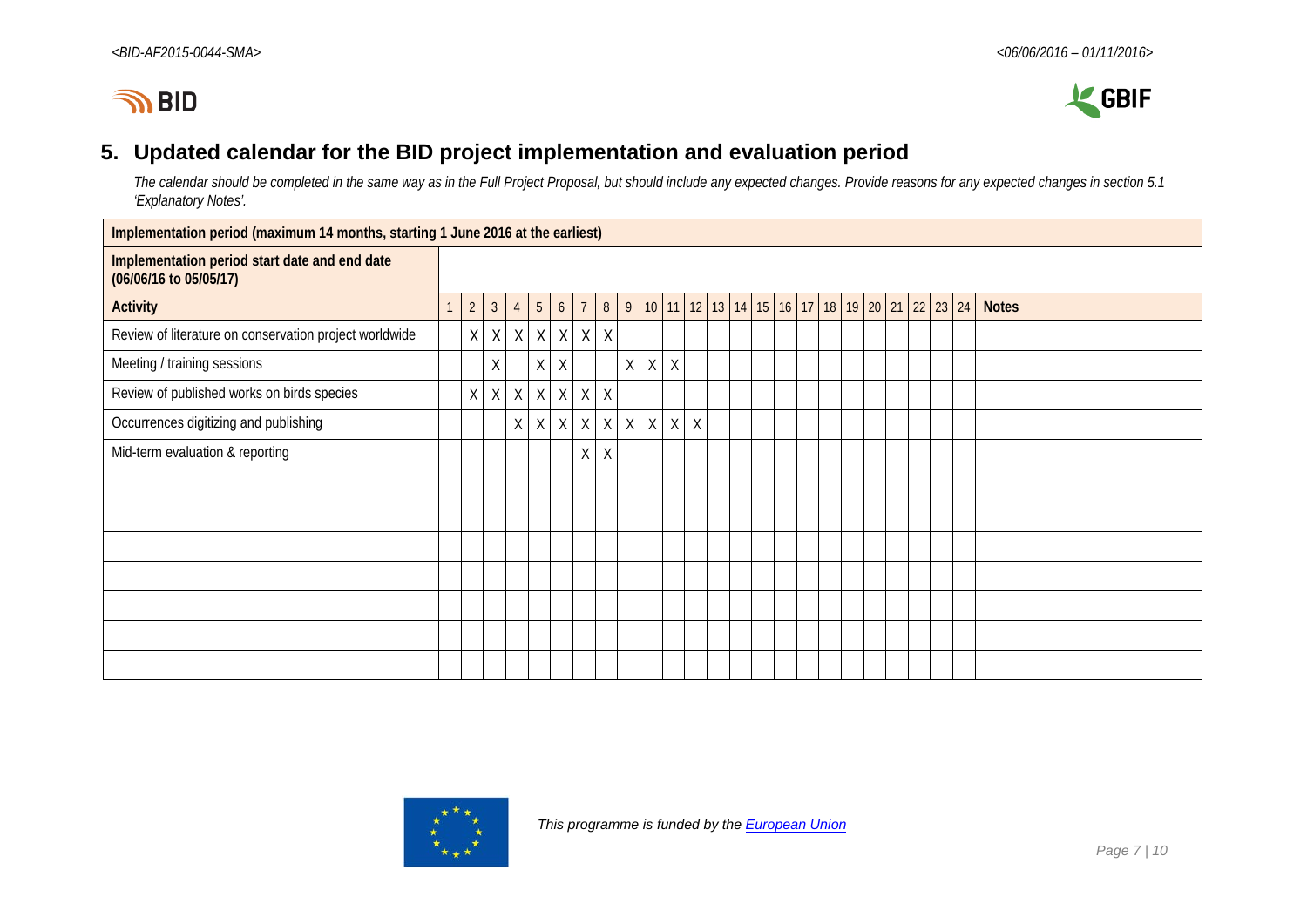



| Evaluation period (maximum 6 months, ending 31 December 2017 at the latest)   |  |                |              |          |                 |  |         |  |  |  |  |  |
|-------------------------------------------------------------------------------|--|----------------|--------------|----------|-----------------|--|---------|--|--|--|--|--|
| Evaluation period start date and end date (01/07/17<br>to 31/12/17)           |  |                |              |          |                 |  |         |  |  |  |  |  |
| <b>Activity</b>                                                               |  | $\overline{2}$ | $\mathbf{3}$ |          | $4 \mid 5 \mid$ |  | 6 Notes |  |  |  |  |  |
| Identification of important birds areas in Benin                              |  |                |              |          |                 |  |         |  |  |  |  |  |
| Identification and conservation measures of important<br>birds Areas in Benin |  | $\times$       | $\times$     | $\times$ |                 |  |         |  |  |  |  |  |
| Final financial and narrative reporting                                       |  |                |              |          | $X$ $X$ $X$     |  |         |  |  |  |  |  |
| Identification of important birds areas in Benin                              |  |                |              |          |                 |  |         |  |  |  |  |  |
| Identification and conservation measures of important<br>birds Areas in Benin |  | X              | $\times$     | X        |                 |  |         |  |  |  |  |  |

#### **5.1. Explanatory notes:**

-The calendar proposed in the full Project Proposal is globally on the way. 920 occurrences i.e. 30% of the predicted numbers were already published. Only few changes occurred:

- All the Project activities don't start in June as planned. This situation was due to the travel of some members of the Project team.

- The training session on Data digitization, cleaning and publishing is cancelled because the Regional and National Projects have organized a training workshop on biodiversity data mobilization. Our project team members have participated to the preparation and the fulfillment of this workshop. Our partners have also been trained on data digitizing, cleaning and publishing. During this activity, the individual project has been presented as well as the importance of bird species data mobilization. Therefore, the individual project team considers that it is not very valuable to organize another training of information on the importance of biodiversity so as on data digitizing and publishing. The resource specified for this activities will be relocated to the activity named Occurrences digitizing and publishing in order to increase the quantity of occurrences to be published during the project. About 2000 additional occurrences will be published.

- But a great effort will be made by the project team to implement all the planned activities on schedule.

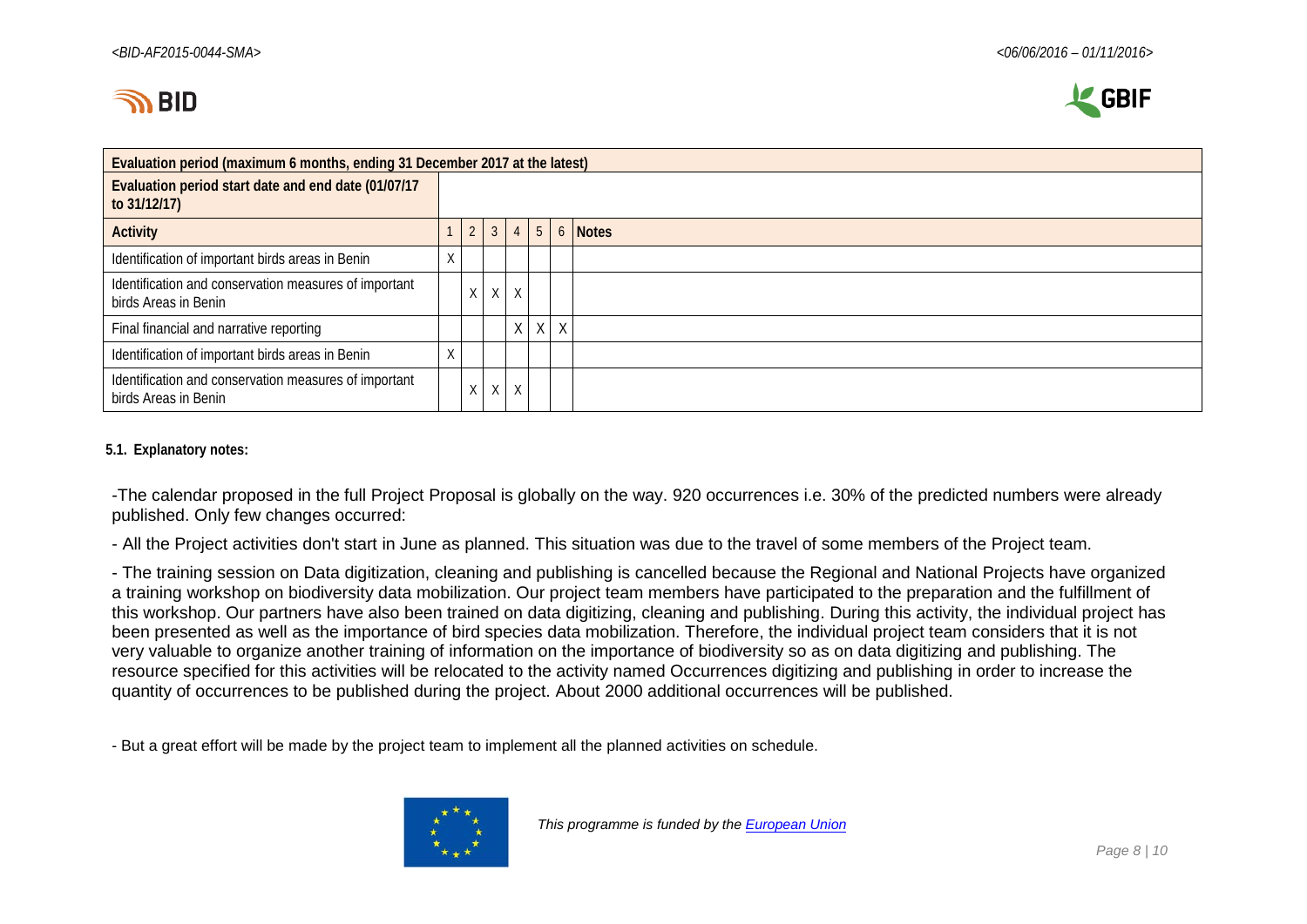

# **6. Beneficiaries/affiliated entities and other cooperation**

#### **6.1. Relationship with project partners**

*Please describe the relationship between your project coordinating team/institution and your project partners, and with any other organisations involved in implementing your BID project.*

The relationship between the project team members is excellent. We frequently have exchanges on the project implementation by telephone, email or face to face meetings. Everything that has been done since the starting of the project until now has the full support of all the project team members.

As to the project partners, communication is maintaining. All of them attended the workshop organised in collaboration with the regional and national projects.

**6.2. Links to other projects and actions**

*Where applicable, outline any links and synergies you have developed with other actions, e.g. GBIF nodes, other BID funded projects, etc. If your organization has received previous grants in view of strengthening the same target group, how far has your BID project been able to build upon/complement the previous project(s) ?*

Between our project and other BID projects in Benin, the collaboration is perfect. We have participated to the planning of the regional and national projects activities, and the workshop on biodiversity data mobilization. Furthermore we have already published about 9,000 occurrences in the framework of the national BID project [\(http://www.gbif.org/dataset/4aaa8072-3711-4668-8276-deef01ad29bc](http://www.gbif.org/dataset/4aaa8072-3711-4668-8276-deef01ad29bc) ;

<http://www.gbif.org/dataset/c349aada-38d4-4602-99c1-5939680ad9cb> ; <http://www.gbif.org/dataset/107c4e84-79a1-4e3f-b96b-77d87d723628> ; <http://www.gbif.org/dataset/aef22888-444e-4cba-bfc5-f709ef15ccf4>; <http://www.gbif.org/dataset/2fa46259-69f3-4fe0-946a-b64f3e61d83b> ).

About the BID small project, we share information through email, telephone and sometimes face to face contact. We are planning to organize one training session together very soon.

## **7. Visibility**

*Please refer to th[e BID guidelines](http://bid.gbif.org/en/community/communication-guidelines/)*

**7.1. Visibility of the BID project**

*How is the visibility of your BID project being ensured?*

**Short summary**

My BID project has been presented in three times:

- The first time at the planning workshop of BID projects coordinated by the Faculty of Agricultural Sciences.

- The second time during a short meeting with professors of the High Scholl of Agricultural Science of Sékou

- The last time during the workshop on biodiversity data mobilization.

Also informal exchanges took place with some biodiversity users and holders as well as some future users and holders (students).